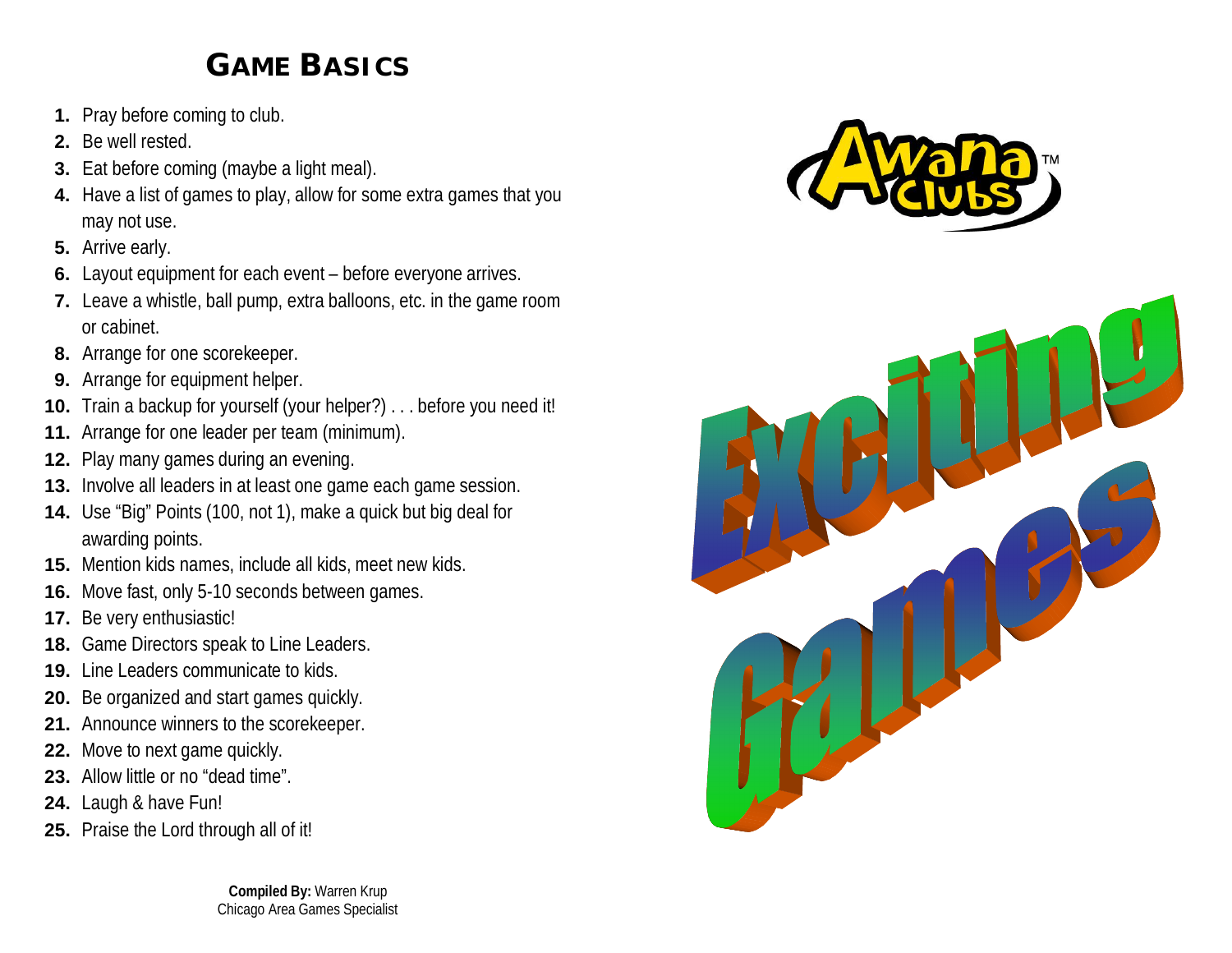## **50 WAYS TO HAVE AN EXCITING GAME TIME**

**1. Crazy 8** – Need two AWANA circles next to each other, and two sets of AWANA pins. Run figure 8 using both circles (one circle will run clockwise). Have teams on both circles (8 runners) per event. Run one or two laps of figure 8's. Caution runners to be careful at the crossing of the "8". Works well with larger number of kids (24+). Can also be done as a relay. It's pretty fun to watch.

**2. Shipwreck** – There are 6 commands, Shipwreck (run to center square), Starboard (Right ), Port (Left),Bow (Front), Stern (Rear), Man Overboard (Drop down). Assign positions to the walls (Left, Right, Front, Back), Game Director calls commands, the last person to make it to the named position is out. Last one in, wins.

**3. Link tag** – Pair up all kids. Separate one pair, one person is "it", one person is being chased. The chased person can "Link" to one of the pairs, immediately, the 3<sup>rd</sup> person (farther away) of the 3-person chain must release and is the one being chased. The "it" remains "it" until a tag is made, then the "it" becomes the chased, and the chased becomes "it". Option - for larger groups (20+), split several pairs so that there are several "it" and several being chased. The game works well in a gym or other defined areas. If played outside, a play zone must be defined.

**4. Noodle Whack** – (Need one pool noodle for each "it") a favorite at Camp. This is almost identical to Link Tag, but the "it" has a pool noodle to "whack" the person being chased. Strategies may be used by the person being chased to allow the "it" to whack the person being released.

**5. Dodge Ball** – (Need a gym and at least 4 rubber balls) A favorite in our club. Split into two teams, use 4 or more rubber playground balls. If the centerline is crossed, the player is out. When a person is hit (waist & below, or shoulders and below), they are out. Option 1, a caught ball allows one "out" players of that team to re-enter game. Option 2, play lengthwise in full size gym, players must stand inside of a volleyball court sized area. Those who become out, must stand behind the opposing team with one foot against the wall or on the end line. If a member of their team can lob a ball to them, and they catch it, they may re-enter game.

**6. Steal the Bacon** – Split into 2 or 4 teams. Play lengthwise in gym or on the game circle. Number team members 1, 2, 3 … etc. This is played like the beanbag grab, but the person that grabs the bag, must carry it back over their team line without being touched. You may call two numbers to allow kids to pass the bag to a friend. The bag must be passed and not simply hit or slid to a teammate.

**39. Filled balloon relay** – Run the balloon relay with the same rules as event 10 in the AWANA Games. The catch - each balloon is filled with shaving cream. If the balloon breaks, there's a mess and the team loses. This game is best played outside.

**40. Fitness relay** – Run a lap, do a push up, run another, do a sit-up, run a 3rd lap and go in for the pin.

**41. Team Tug** – Compete with the 4 – Way tug but use 3-5 people per team rather than two. All of the other rules of the 4-Way tug apply.

**42. Monkey ball** – Play this game according to soccer rules but use a rubber ball, and the ball may only be moved by hitting with the hand.

**43. Goofy Decathlon** – Compete in 10 events but vary some of the events. Use a pool noodle for the javelin, a nerf ball for the shot put, a Frisbee for the discus, the long jump with the feet tied together, etc.

**44. The Big Shoe kick off** – Loosen the laces on each players kicking foot. Each person attempts to kick his or her shoe as far as possible. The person who kicks their shoe the farthest is the winner.

**45. Soccer relay** – Use a soccer ball (no hands) and do the equivalent of the TREK & Journey basketball relay by passing the ball from the center to the circle. If the ball leaves the team area, the team is disqualified.

**46. Backwards Night –** Run the normal Awana games but go backwards around circle. Do the Balloon Relay with the start at the outside of circle, Balloon Volley – don't let balloon over your line, etc.

**47. 4 Legged Race –** Use three people per team along with two 3 legged straps. The center of the three people will have a person strapped to each leg. Great coordination is needed among three people!

**48. Balance Test –** Have everyone stand on one leg and keep their balance. Then have them close their eyes.

**49. Bible Memory Test –** At the end of a race or event, select a memory verse from their Awana book. If the winner can quote the verse perfectly, they get double points. If not, the second place player can take first by completing the verse word perfect.

**50. Shaving Cream Whiffle Ball –** Played like normal baseball but use a whiffle ball and fill it with shaving cream prior to pitching. Oh my, I'd play this one outside!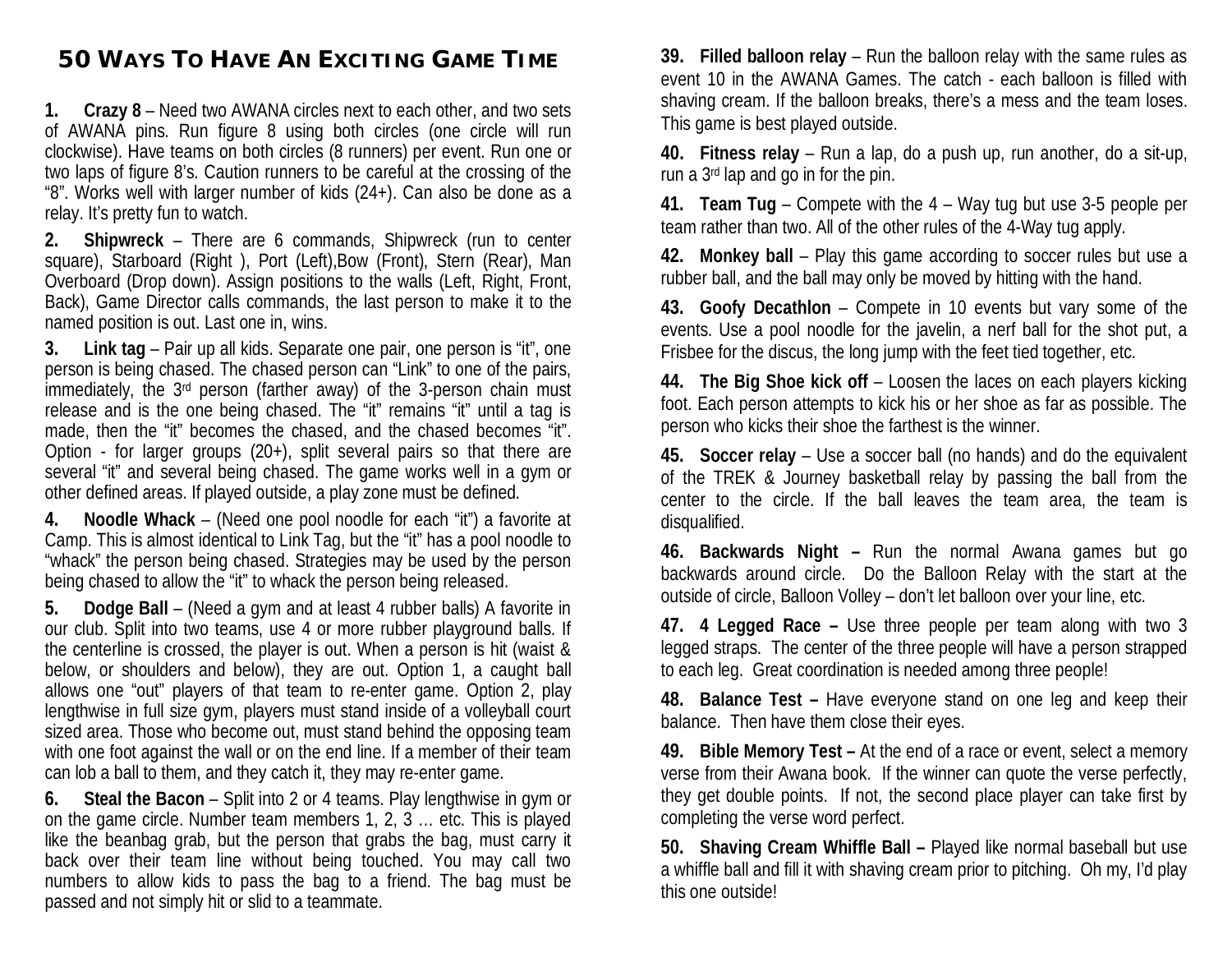**30. Shoe Jumble** – Line all team members on the circle line, ask them to remove their shoes and throw them into the center of the circle. Mix the shoes well. Instruct the kids to find their shoes, pull them on, tie them and get back in line on the circle, standing at attention. The first team finished is the winner.

**31. Caboose Relay** – Played on the AWANA circle with 5 players (or more) per team. Using a 10' length of rope, 4 players (engines) pull the rope while one player (caboose) holds the rope and sits on a carpet square turned upside down. Go one lap, the caboose jumps up and runs in for the pin.

**32. Bowling Ball Bonanza** – Played on the AWANA Circle - Need one bowling ball and as many basketballs, rubber balls, or volleyballs as you have in your equipment closet. Line up all of the kids on the game circle and place the bowling ball in the center of the circle. Players roll or throw the balls at the bowling ball trying to bump it over the line of the inner square.

**33. Super Size Night** – All AWANA games are played with oversize objects. Bean bags are replaced with throw pillows, batons are replaced with pool noodles, balloons are replaced with large beach balls, etc.

**34. Outdoor AWANA Games** – AWANA has outdoor game circle equipment. The AWANA Games may be played in this large setting on an oversize circle. Internationally, this is how the AWANA Games are played.

**35. Egg on Spoon relay** – (for less mess, use ping pong balls), Run one lap balancing the egg or ball on the spoon. Once the lap is completed, run in to the center and get the pin. May also be run as a relay.

**36. Bag in the bucket** – set a 5-gallon bucket at the location where the thrower normally stands for the beanbag relay. Line the rest of the team on the circle. At the whistle, the first person throws the bag into the bucket. If the throw is missed, the player retrieves the bag and tries again up to 3 times until the bag lands in the bucket. The next player then does the same until each team member has played. The last person runs around pin and into the center for the pin.

**37. Marathon Madness** – 3 to 5 person teams are arranged on each of the 4 colors. 26 laps must be run, with a baton. Passes may be made in their team zone, each runner determines how many laps to run before passing the baton. Runners may run more than once.

**38. Hockey relay** – Run a race with a player on each team color. Each runner has a hockey stick and a floor hockey ball. First one in after a lap, wins. Option – run as a relay.

**7. Jump the Shot** – Played on the AWANA circle. Tie a beanbag to the end of 15-20' strong string (1/4" nylon works well). The bag is swung around the game circle by the game director, trying to keep it within 6" of the floor. The 4 teams must stand inside of the circle and jump over the string and bag as it swings around to their team. If the string or bag strikes a person, they are out. The last person in, wins.

**8. Scooters** – Many games may be played with scooters. The scooters are made of plywood or plastic with four swiveling coaster wheels attached to the bottom (now also available through Awana). Players may "scoot" themselves around the circle, or pairs may by used to have a pusher and one rider. Caution to keep fingers away from the wheels.

**9. Balloon Bat** – Played on the AWANA circle using 4 balloons, one for each team. One player from each team starts behind their line and "bats" the balloon around the circle. When their own line is crossed, they enter the circle and try to grab the pin/bean bag.

**10. Flag Grab** - Need one pair of socks per participant. Tuck the socks 2-3 inches into the waistband of the pants leaving most of the sock hanging on each side of the body. Having 4 different colors works best. Goal – pull the "flag" from members of the other teams, while not having your own pulled. The last team with the sock(s) in, wins.

**11. Dizzy Spin** – This gets the kids really dizzy and is a riot to watch. Have one plastic wiffle bat for each team. The first player runs about 30- 50 feet and grabs the bat, rests his hand on the handle end of the bat, and his head on his hand. Place the bat standing up on the ground and spin around the bat 5 complete times. Run back to your line and tag the next person. When each player has gone once, that team wins.

**12. Bike races** – For Jr. & Sr. High, best outside or in large gym. Need one 16" bicycle for each team. The bike must be much smaller than what the person can easily ride. Each player rides the undersize bike 50 feet, circles a pin or cone and returns to his line.

**13. Basketball Relay** – Played like the bean bag toss but use a basketball or rubber ball. Variation – Bounce the ball once before passing ball back to thrower. Option – use Frisbee, baton or other object.

**14. Kick Ball** – Our kids love this. Played like baseball, but the game director pitches for both sides and pitcher's hand out. Rules in our gym – if the ball hits the ceiling or lights, the batter is out. If the ball hits the rear wall of the gym on a fly, it's a home run. If a ball is caught off of the side wall, the batter is out. Runners may be tagged (hit) with the ball while running and they are out. We normally bat through all of both teams rather than just 3 outs. Move fast!